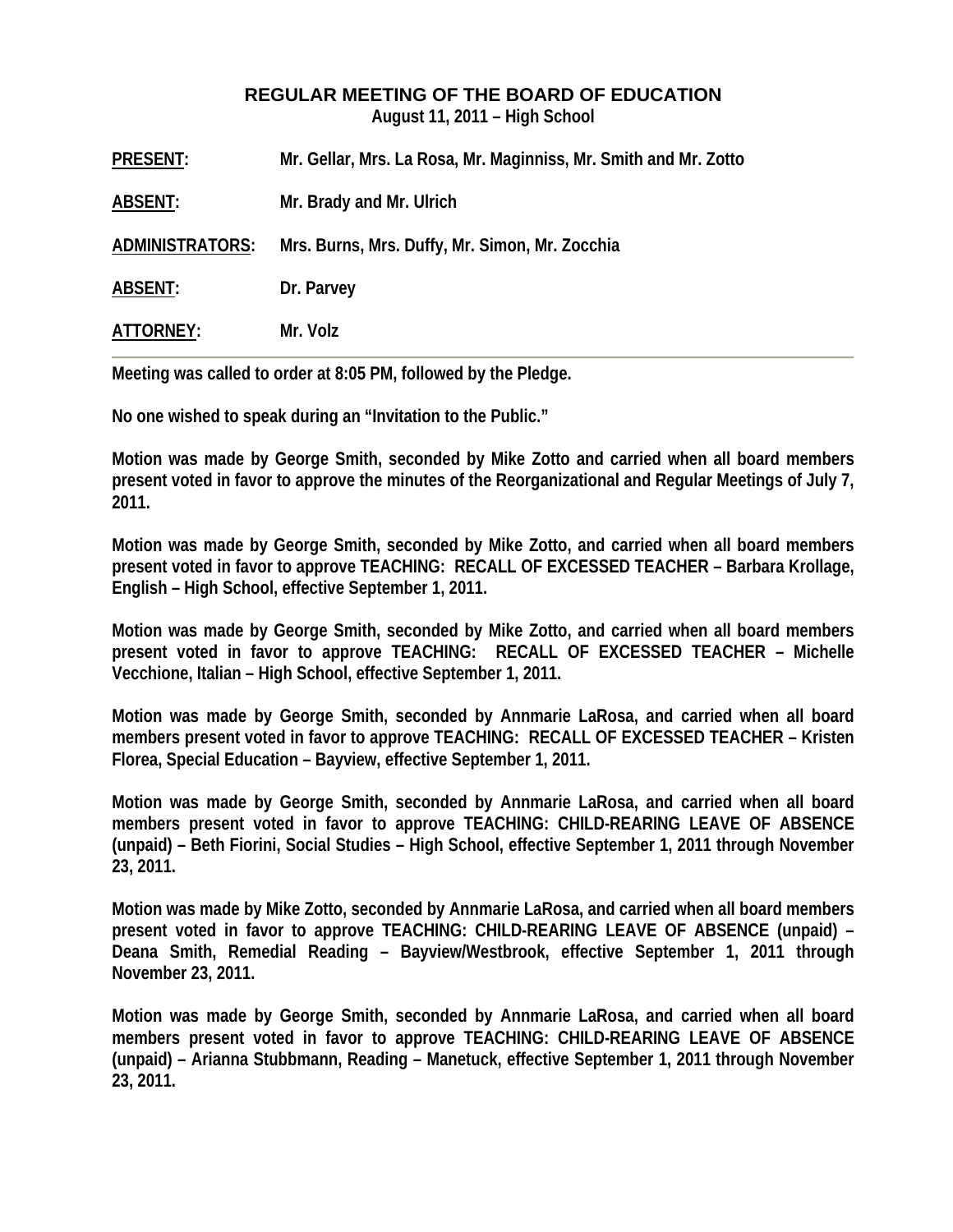**Motion was made by Annmarie LaRosa, seconded by Mike Zotto, and carried when all board members present voted in favor to approve TEACHING: CHILD-REARING LEAVE OF ABSENCE (unpaid) – Beth Fiorini, Social Studies – High School, effective November 24, 2011 through June 30, 2012.** 

**Motion was made by Mike Zotto, seconded by Annmarie LaRosa, and carried when all board members present voted in favor to approve TEACHING: REGULAR SUBSTITUTE - Edward Jablonski, Social Studies – High School, effective September 1, 2011 through June 30, 2012.** 

**Motion was made by Mike Zotto, seconded by Annmarie LaRosa, and carried when all board members present voted in favor to approve TEACHING: REGULAR SUBSTITUTE – Ashley Warren, Special Education – Manetuck, effective September 1, 2011 through June 30, 2012.** 

**Motion was made by Mike Zotto, seconded by Annmarie LaRosa, and carried when all board members present voted in favor to approve TEACHING: RESCINDING OF PART TIME APPOINTMENT – Edward Jablonski, Social Studies – High School, effective September 1, 2011 through June 30, 2012.** 

**Motion was made by Mike Zotto, seconded by Annmarie LaRosa, and carried when all board members present voted in favor to approve TEACHING: PART TIME APPOINTMENT – Gregory Iorio, Social Studies (.4) – High School/Udall Road Middle School, effective September 1, 2011 through June 30, 2012.** 

**Motion was made by Mike Zotto, seconded by Annmarie LaRosa, and carried when all board members present voted in favor to approve TEACHING: PART TIME APPOINTMENT – Patrick Murphy, Music (.4) – Manetuck/Westbrook, effective September 1, 2011 through June 30, 2012.** 

**Motion was made by George Smith, seconded by Annmarie LaRosa, and carried when all board members present voted in favor to approve TEACHING: RESIGNATION – Lynn McVeety, English – High School, effective August 1, 2011.** 

**Motion was made by Mike Zotto, seconded by Annmarie LaRosa, and carried when all board members present voted in favor to approve TEACHING: PROBATIONARY APPOINTMENT – Pamela Cirasole, Music – Udall/Beach, effective September 1, 2011 through August 31, 2013.** 

**Motion was made by Mike Zotto, seconded by Annmarie LaRosa, and carried when all board members present voted in favor to approve TEACHING: CHILD BEARING LEAVE OF ABSENCE (paid) – Reanna Fulton, Special Education – High School, effective September 1, 2011.** 

**Motion was made by Mike Zotto, seconded by Annmarie LaRosa, and carried when all board members present voted in favor to approve TEACHING ASSISTANT: RECALL OF EXCESSED TEACHING ASSISTANT – Donna Saliba - Udall Road Middle School, effective September 1, 2011.** 

**Motion was made by Mike Zotto, seconded by Annmarie LaRosa, and carried when all board members present voted in favor to approve CLASSIFIED CIVIL SERVICE: RESIGNATION: Gerard Murphy – High School, effective July 29, 2011.** 

**Motion was made by George Smith, seconded by Annmarie LaRosa, and carried when all board members present voted in favor to approve CLASSIFIED CIVIL SERVICE: RESIGNATION: Daniel Sparby – High School, effective September 1, 2011.**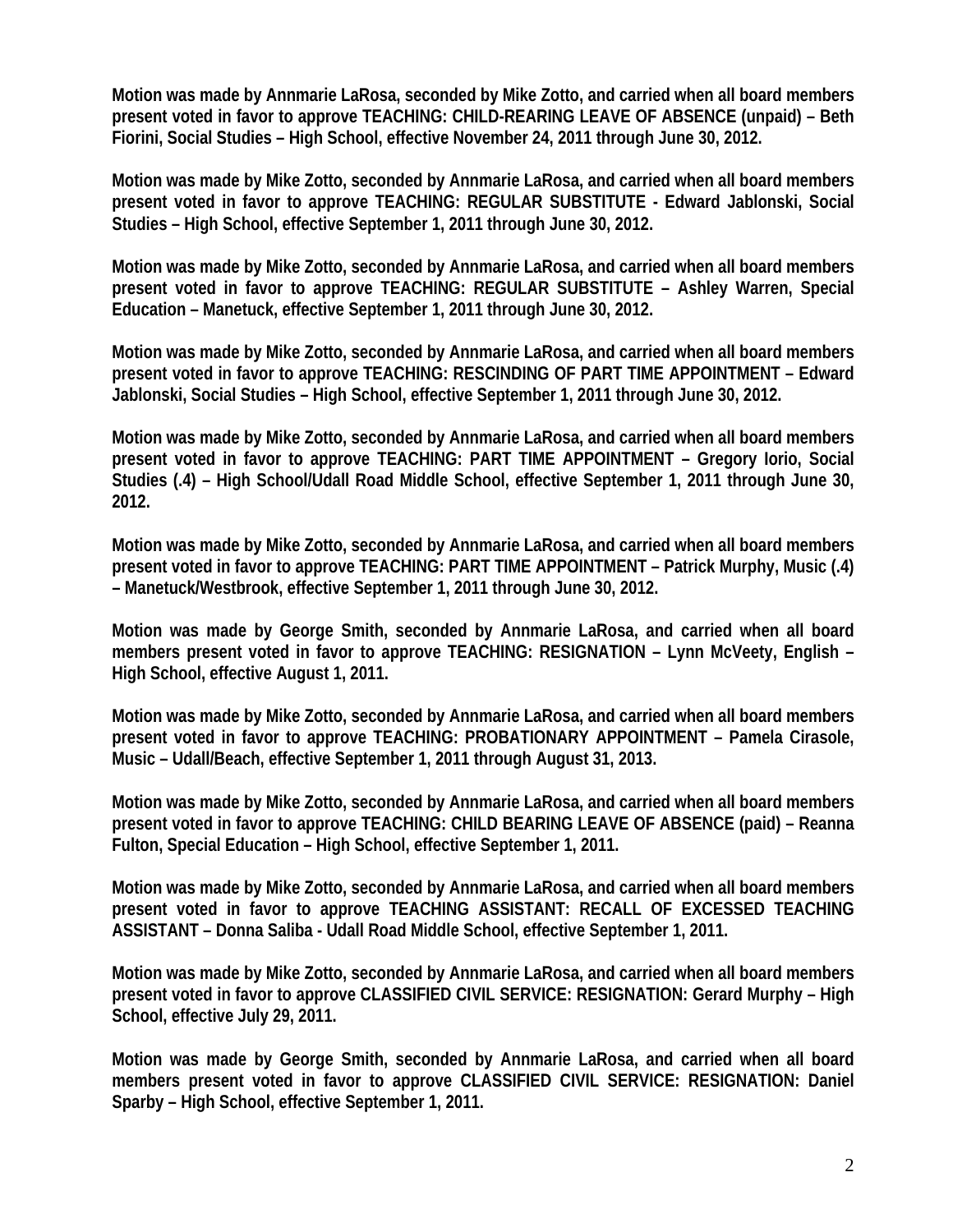**Motion was made by Annmarie LaRosa, seconded by George Smith, and carried when all board members present voted in favor to approve CLASSIFIED CIVIL SERVICE: SUBSTITUTE FOOD SERVICE WORKER (\$9.75/HR): Freshta Akley, effective September 6, 2011.** 

**Motion was made by Annmarie LaRosa, seconded by Mike Zotto and carried when all board members present voted in favor to approve CLASSIFIED CIVIL SERVICE: SUBSTITUTE FOOD SERVICE WORKER (\$9.75/HR): Maria Koprowski, effective September 6, 2011.** 

**Motion was made by Annmarie LaRosa, seconded by George Smith, and carried when all board members present voted in favor to approve CLASSIFIED CIVIL SERVICE: PROBATIONARY APPOINTMENT – Jeanne Koeper, District Clerk, effective August 11, 2011.** 

**Motion was made by George Smith, seconded by Mike Zotto, and carried when all board members present voted in favor to approve OTHER: ALTERNATIVE SCHOOL COORDINATOR – Dawn Morrison, effective September 1, 2011 through June 30, 2012.** 

**Motion was made by George Smith, seconded by Mike Zotto, and carried when all board members present voted in favor to approve OTHER: ALTERNATIVE SCHOOL COORDINATOR – Lisa Martinolich, effective September 1, 2011 through June 30, 2012.** 

**Motion was made by Mike Zotto, seconded by Annmarie LaRosa, and carried when all board members present voted in favor to approve OTHER: ALTERNATIVE SCHOOL SECRETARY – Laura Tramantano, effective September 1, 2011 through June 30, 2012.** 

**Motion was made by Annmarie LaRosa, seconded by George Smith, and carried when all board members present voted in favor to approve OTHER: CONCERT HALL MANAGER – William Eidenback, effective September 1, 2011 through June 30, 2012.** 

**Motion was made by Annmarie LaRosa, seconded by George Smith, and carried when all board members present voted in favor to approve OTHER: CONCERT HALL MANAGER – John Kennedy, effective September 1, 2011 through June 30, 2012.** 

**Motion was made by Annmarie LaRosa, seconded by George Smith, and carried when all board members present voted in favor to approve OTHER: AUDITORIUM TECHNICIAN – Jesse Fawess, Beach Street Middle School, effective September 1, 2011 through June 30, 2012.** 

**Motion was made by Annmarie LaRosa, seconded by George Smith, and carried when all board members present voted in favor to approve OTHER: AUDITORIUM TECHNICIAN – John Kennedy, Beach Street Middle School, effective September 1, 2011 through June 30, 2012.** 

**Motion was made by Annmarie LaRosa, seconded by George Smith, and carried when all board members present voted in favor to approve OTHER: AUDITORIUM TECHNICIAN – William Eidenback, Udall Road Middle School, effective September 1, 2011 through June 30, 2012.** 

**Motion was made by Annmarie LaRosa, seconded by George Smith, and carried when all board members present voted in favor to approve OTHER: AUDITORIUM TECHNICIAN – Shanan Mauro, Udall Road Middle School, effective September 1, 2011 through June 30, 2012.**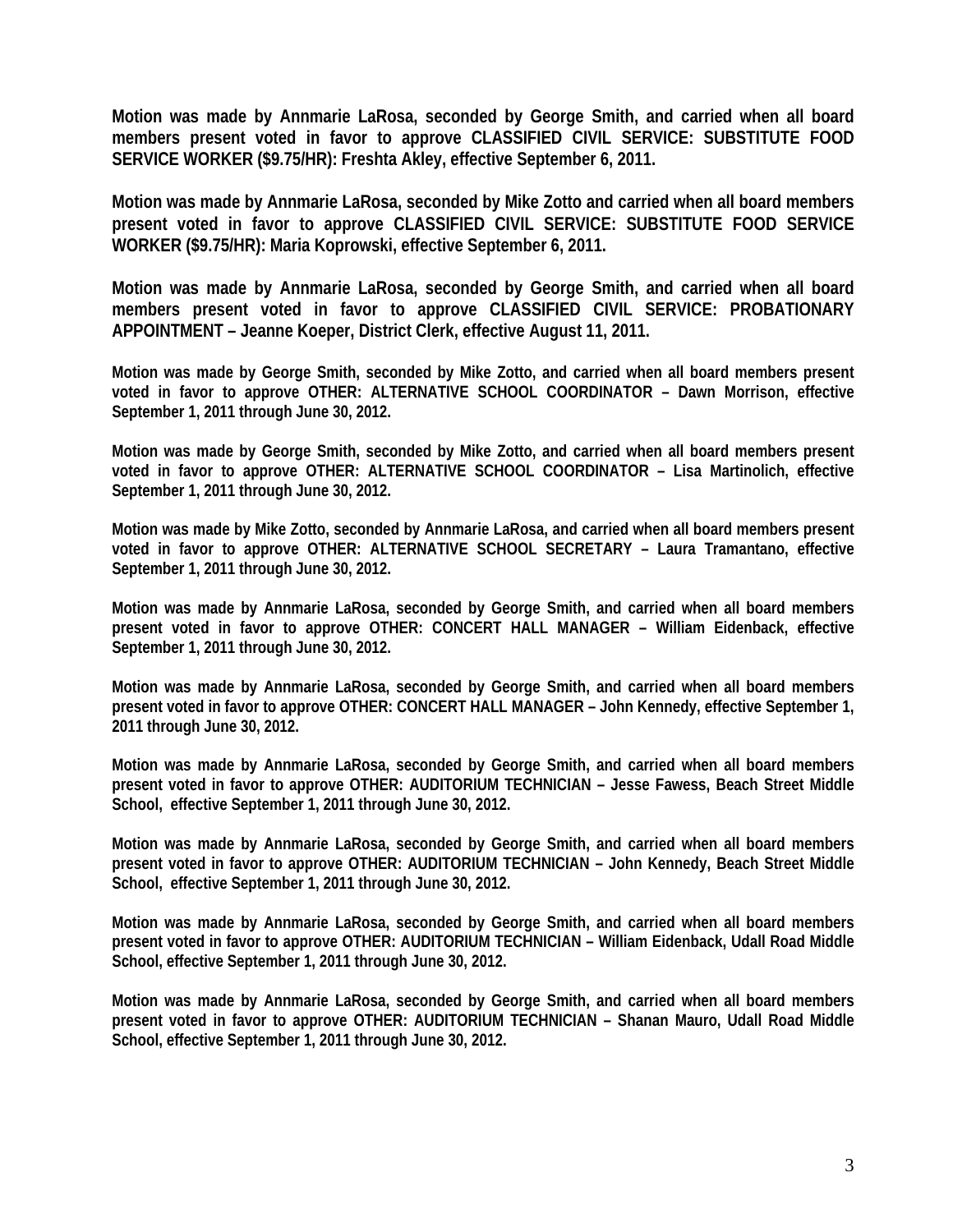**Motion was made by George Smith, seconded by Annmarie LaRosa, and carried when all board members present voted in favor to approve OTHER: 2011 FALL HIGH SCHOOL COACHES – Reanna Fulton, Asst. Varsity Coach, effective September 1, 2011.** 

**Motion was made by George Smith, seconded by Annmarie LaRosa, and carried when all board members present voted in favor to approve OTHER: 2011 FALL HIGH SCHOOL COACHES – Amy Mastrocinque, Jr. Varsity Coach, effective September 1, 2011.** 

**Motion was made by George Smith, seconded by Mike Zotto, and carried when all board members present voted in favor to approve OTHER: 2011 SUMMER ENRICHMENT INSTRUCTORS – Lori, Clifford, Lila Schmidt, Donna Brogan, Bob Watts, Debra Magee, Joanne LaDuca, Maureen Caufield, Timothy Probert, Melanie Solnick, Ed Ermanovics, Carla LaBombard and Karen Nordland** 

**CURRICULUM UPDATE: Bernadette Burns discussed the results of the ELA and Math tests for students in grades three through eight and how that performance compared with other local school districts.** 

**REPORT OF BOARD COMMITTEES: Finance: Ron Maginniss discussed the topics addressed during the meeting of 8/9/11. Buildings and Grounds: George Smith discussed the topics addressed during the meeting of 8/3/11** 

**The Treasurer's Report for June 2011 was presented. Beginning balance as of May 31, 2011, \$30,257,618.71; ending balance as of June 30, 2011, \$ 10,775,471.21.** 

**Motion was made by George Smith, seconded by Annmarie LaRosa, and carried when all board members voted in favor to approve 2010-2011 budget transfers.** 

**Motion was made by George Smith, seconded by Annmarie LaRosa, and carried when all board members voted in favor to approve 2011-2012 budget transfers.** 

**Motion was made by Mike Zotto, seconded by Annmarie LaRosa, and carried when all board members present voted in favor to approve the bid through Long Island Food Service Directors Association for bagels, dairy, dishwasher supplies, drinks, frozen foods, grocery, ice cream and equipment, meat, paper and snacks.** 

**Motion was made by George Smith and seconded by Annmarie LaRosa, and carried when all board members present voted in favor to approve the following donations: \$2,500 from the West Islip Touchdown Committee to the Varsity Football program for transportation; \$850 from Ahold Financial Services (Stop and Shop) to Kirdahy Elementary School; \$732.44 from Ahold Financial Services (Stop and Shop) to Bellew Elementary School; \$10,000 from the West Islip Youth Lacrosse Club for irrigation and grading of West Islip's athletic fields.** 

**Motion was made by George Smith and seconded by Annmarie LaRosa and carried when all board members present voted in favor to approve an extension of the MSG Varsity Agreement.** 

**Motion was made by George Smith and seconded by Annmarie LaRosa, and carried when all board members present voted in favor to approve a consultant services contract with ABCD Consulting, Inc. for 2011-2012.**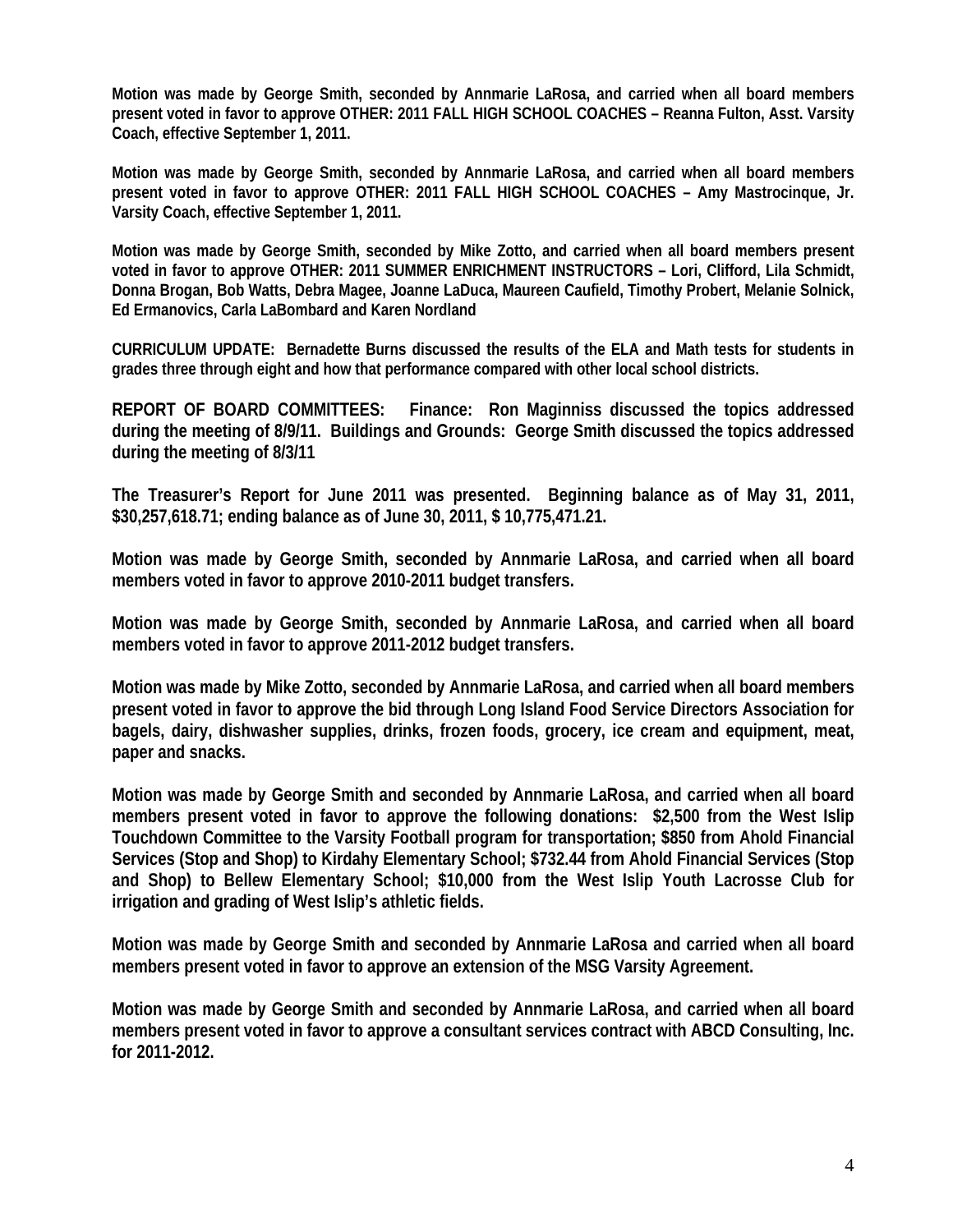**Motion was made by Mike Zotto and seconded by Annmarie LaRosa and carried when all board members present voted in favor to approve a resolution to authorize an inter-municipal agreement for natural gas with Suffolk County.** 

**Motion was made by Mike Zotto and seconded by Ron Maginniss, and carried when all board members present voted in favor to approve changes to terms and conditions of employment for nonrepresented employees as follows:**

**Director of Buildings and Grounds: Convert unused Personal days to sick days. Change career increment to \$2,000. Change meal reimbursement to \$25 per meal. Include reimbursement of cell phone costs at \$75 per month.** 

**Transportation Director: Career increment of \$850 at 6 years and 9 years. Convertibility of \$70 per day to a maximum of \$10,500.** 

**Food Service Director: Mileage reimbursement of \$100 per month. Career increment of \$850 at 10 years, 15 years and 20 years.** 

**Computer Technicians: Overtime rate to begin after 35 hours in a week. Change longevity to \$850 at 10, 15, 20 and 25 years. Change convertibility to \$100 per day to maximum of 150 days. Change personal days to 3 days. Add 5 weeks of vacation after 20 years of service.** 

**Confidential Employees: Change longevity to \$850 at 10, 15, 20 and 25 years. Change confidential stipend to \$2,000.** 

**Purchasing Agent: Overtime rate to begin after 35 hours in a week. Change personal days to 3 days. Change convertibility to \$100 per day to a maximum of 150 days. Add longevity of \$850 at 10, 15, 20 and 25 years.** 

**Accountant: Change personal days to 3 days. Add convertibility of \$100 per day to a maximum of 150 days. Add longevity of \$850 at 10, 15, 20 and 25 years.** 

**Assistant Superintendents: Change convertibility to \$250 per day to a maximum of \$37,500. Allow conversion of unused Personal days to sick days. Include meal reimbursement at \$25 per meal.**

**Motion was made by George Smith and seconded by Annmarie LaRosa and carried when all board members present voted in favor to declare a 1991 Chevy Suburban - # 507 a surplus vehicle and twenty wood drafting desks as surplus equipment.** 

**Motion was made by Mike Zotto and seconded by George Smith, and carried when all board members present voted in favor to approve a summer special education contract with Sachem CSD.** 

**PRESIDENT'S REPORT: Motion was made by Annmarie LaRosa, seconded by George Smith, and carried when all board members present, except Mike Zotto who opposed, voted in favor to approve an amendment to the Superintendent's Contract.**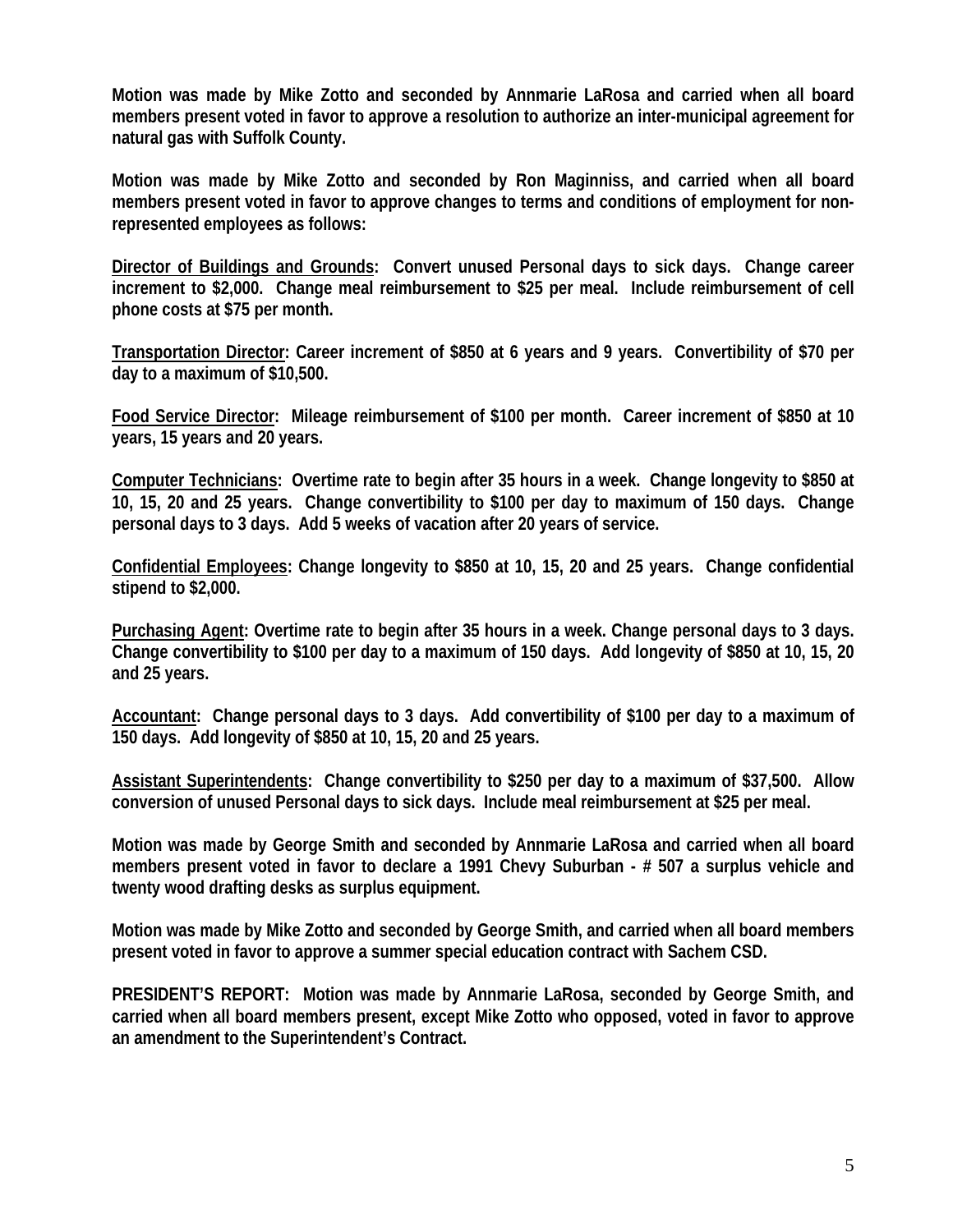**PRESIDENT'S REPORT: Motion was made by Annmarie LaRosa, seconded by Mike Zotto, and carried when all board members present voted in favor to approve a request from the Director of Buildings and Grounds to carry over two vacation days into the 2011-2012 school year.** 

**NOTICES/REMINDERS: The Superintendent reminded the audience that the first day of school for teachers for the 2011-2012 school year will be on September 1st and the first day of school for**  students for the 2011-2012 school year will be on September 6<sup>th</sup>.

**Two residents wished to speak during an "Invitation to the Public" - Mr. Robert Maresca and Mrs. Diane Larkin. Subjects of concern have been recorded in the Public Participation Log.** 

**Motion was made by George Smith, seconded by Mike Zotto, and carried when all board members present voted in favor to adjourn to Executive Session at 9:15 PM for the purpose of discussing personnel, negotiations, and/or litigation.** 

**Meeting reconvened at 9:56 PM on motion by Mike Zotto seconded by George Smith and carried when all board members present voted in favor.** 

**Meeting adjourned at 9:57 PM on motion by Annmarie LaRosa seconded by Mike Zotto and carried when all board members present voted in favor.** 

 **Respectfully submitted by,** 

*Jeanne Koeper* 

 **Jeanne Koeper District Clerk** 

**All correspondence, reports, or related materials referred to in these minutes are on file in the District Office.**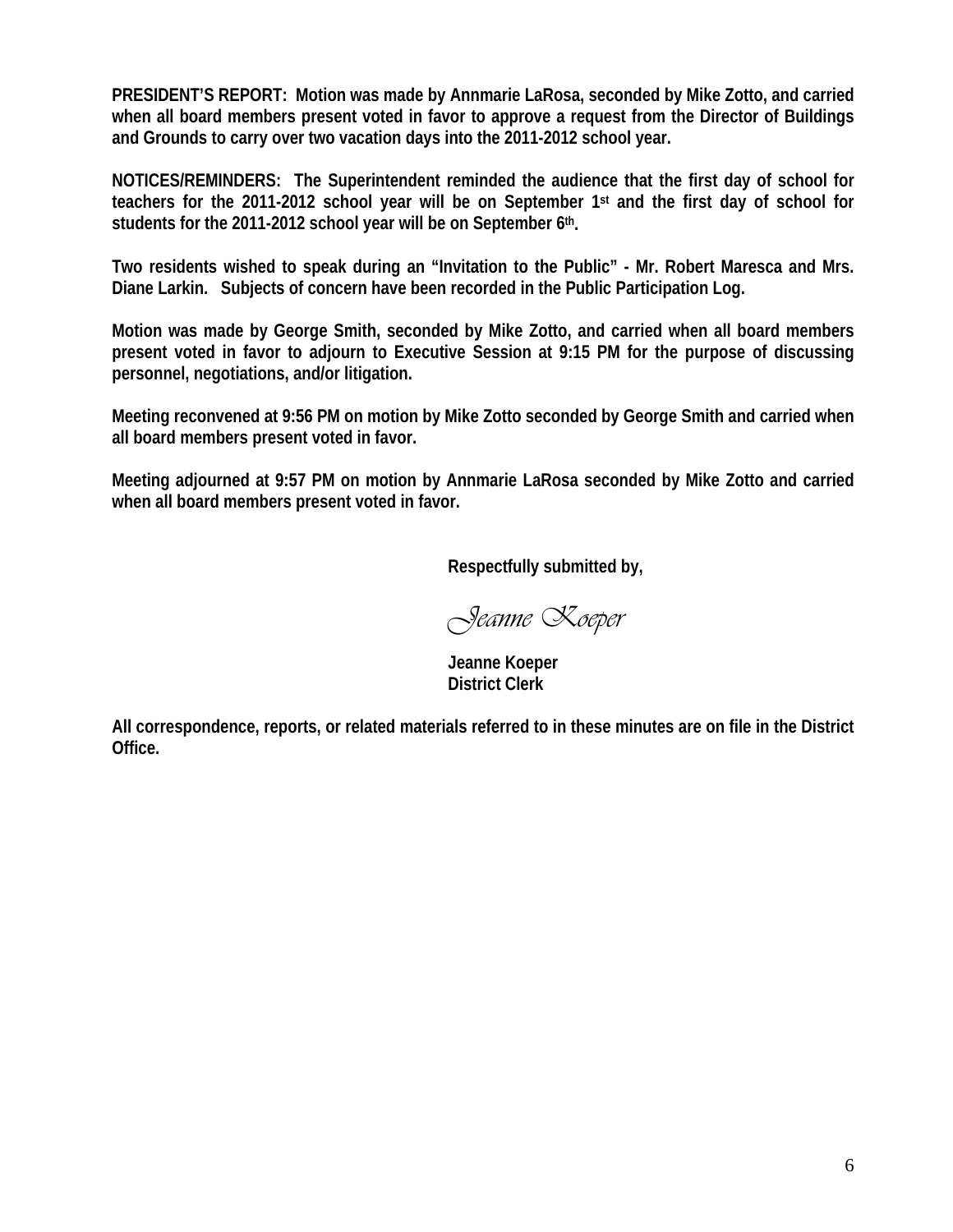## **PUBLIC PARTICPATION LOG**

**Regular Meeting – August 11, 2011** 

**Mr. Robert Maresca: Mr. Maresca spoke volunteerism and criteria for obtaining approval of community service projects.** 

**Mrs. Diane Larkin: Mrs. Larkin spoke about the re-funding of the JV9 Sports and thought any additional funding might be better suited being designated for academics.**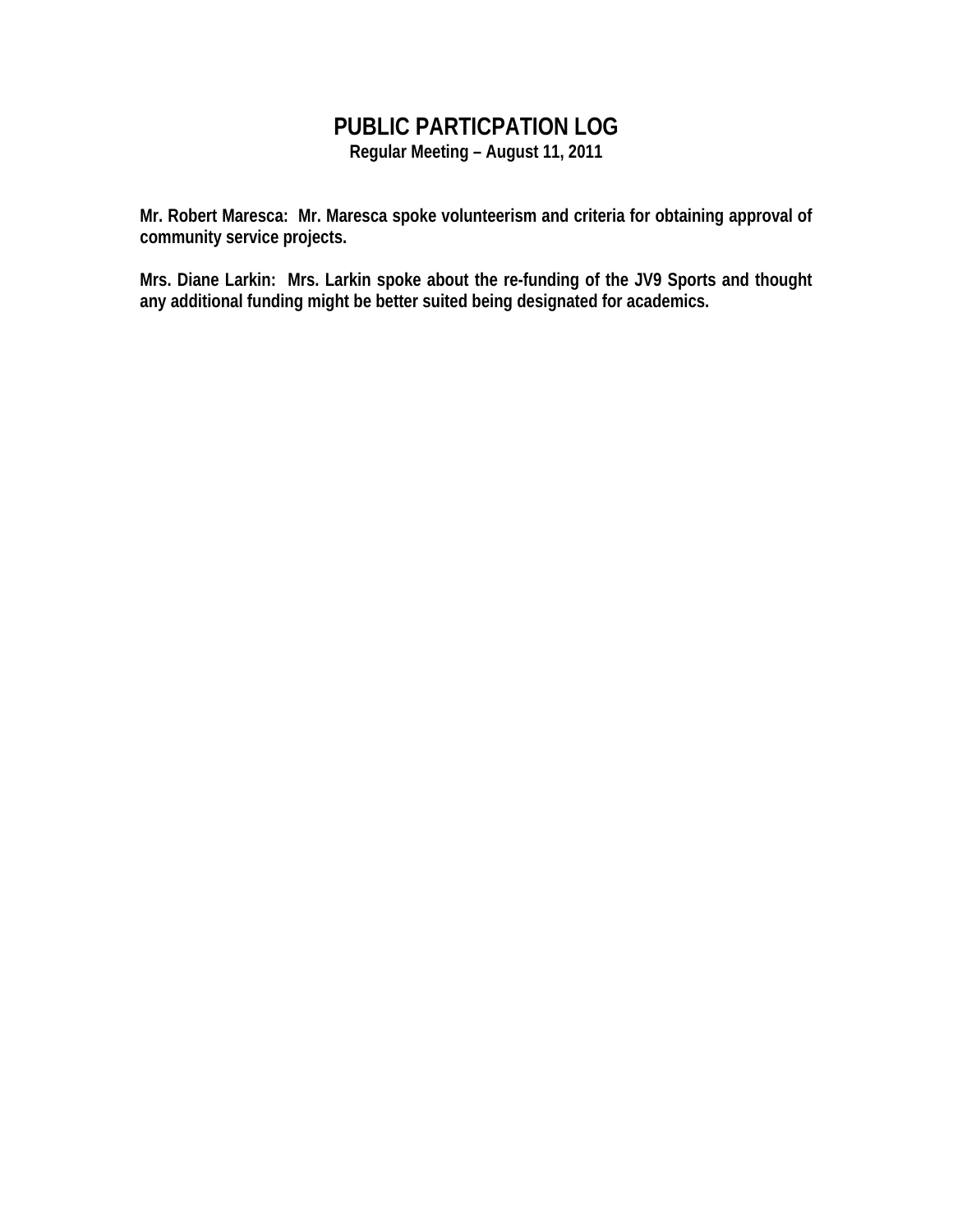## **~ PLANNING SESSION ~ MEETING OF THE BOARD OF EDUCATION**

**August 29, 2011 – District Office** 

| <b>PRESENT:</b> | Mr. Brady, Mrs. La Rosa, Mr. Maginniss, and Mr. Ulrich |
|-----------------|--------------------------------------------------------|
| ABSENT:         | Mr. Gellar, Mr. Smith and Mr. Zotto                    |
| ADMINISTRATORS: | Mrs. Burns, Mrs. Duffy, Mr. Simon, Mr. Zocchia         |
| <b>ABSENT:</b>  | <b>None</b>                                            |

**Meeting was called to order at 7:31 PM, followed by the Pledge.** 

**Motion was made by Bob Ulrich, seconded by Scott Brady and carried when all board members present voted in favor to approve Memorandum of Agreement with the Nurses' Chapter of WITA (John Hummel).** 

**Motion was made Bob Ulrich, seconded by Ron Maginniss and carried when all board members present voted in favor to approve an amendment to the Security Director's Contract.** 

**Motion was made by Scott Brady, seconded by Ron Maginniss, and carried when all board members present voted in favor to approve a Donation from the Touchdown Club for the provision of transportation services for JV Football in the amount of \$2,200.** 

**Motion was made by Scott Brady, seconded by Bob Ulrich, and carried when all board members present voted in favor to amend the minutes of the August 8, 2011 to include "Stipend for Concert Hall Manager - \$775" "Stipend for District Clerk - \$10,000" and "Stipend for .5 Alternative School Secretary - \$17,806".** 

**Motion was made by Bob Ulrich, seconded by Scott Brady, and carried when all board members present voted in favor to approve TEACHING: CHILD-REARING LEAVE OF ABSENCE (unpaid): Catherine Olson, Elementary; effective September 1, 2011 through November 23, 2011.** 

**Motion was made by Bob Ulrich, seconded by Scott Brady, and carried when all board members present voted in favor to approve TEACHING: CHILD-REARING LEAVE OF ABSENCE (unpaid): Lori Suprenant, Reading; effective September 1, 2011 through November 23, 2011.** 

**Motion was made by Bob Ulrich, seconded by Scott Brady, and carried when all board members present voted in favor to approve TEACHING: LEAVE OF ABSENCE (unpaid): Lori Suprenant, Reading; effective November 24, 2011 through December 2, 2011.** 

**Motion was made by Rob Ulrich, seconded by Ron Maginniss, and carried when all board members present voted in favor to approve CLASSIFIED CIVIL SERVICE: PROBATIONARY APPOINTMENT: Jennifer Fortune, Two-hour Teacher Aide – Step 1; effective September 1, 2011.**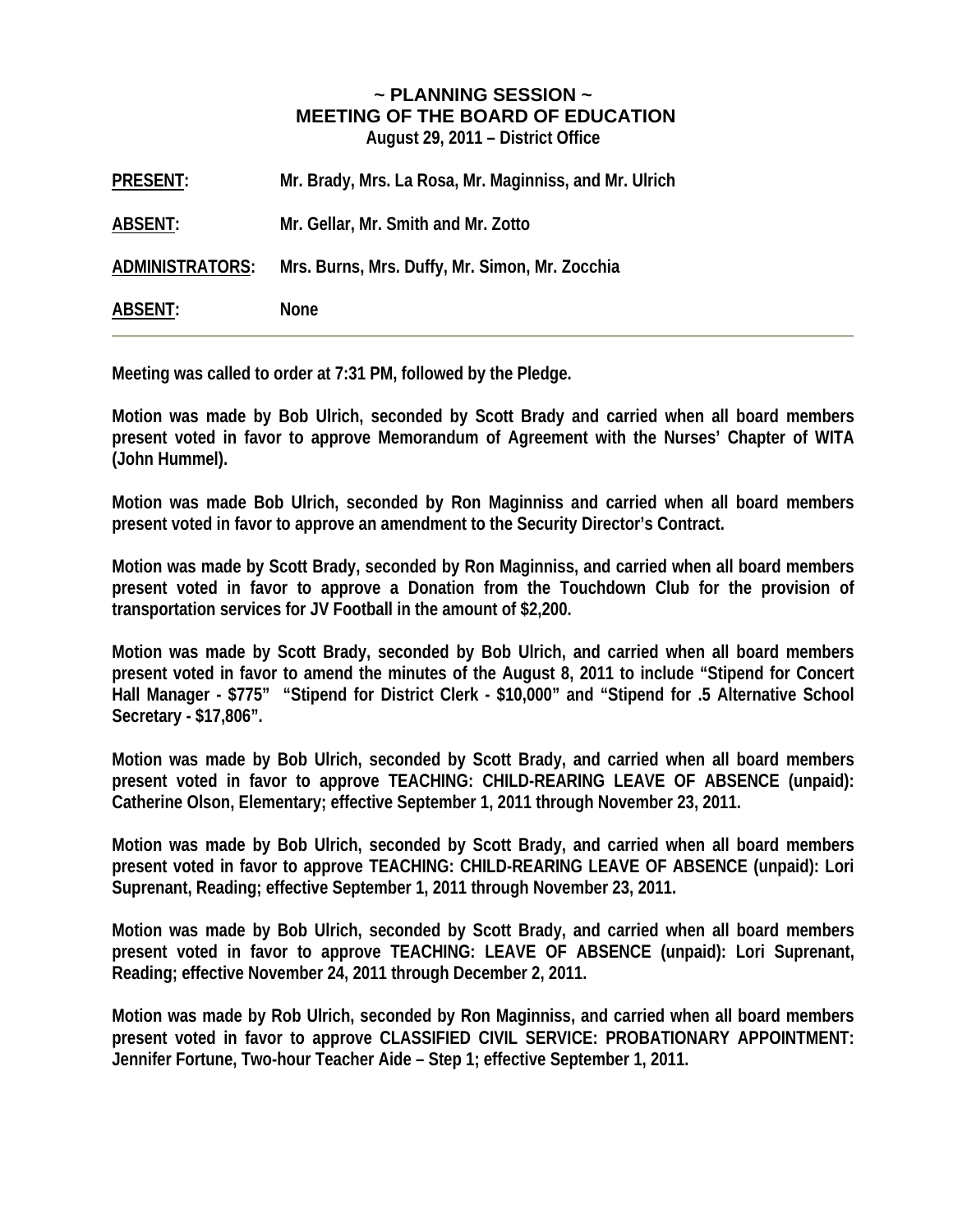**Motion was made by Scott Brady, seconded by Ron Maginniss, and carried when all board members present voted in favor to approve CLASSIFIED CIVIL SERVICE: SUBSTITUTE CUSTODIAN: Giuseppe DiPaola; effective August 30, 2011.** 

**Motion was made by Scott Brady, seconded by Ron Maginniss, and carried when all board members present voted in favor to approve OTHER: ALTERNATIVE SCHOOL FACULTY: Anne Marie Dunn, Mathematics; Nicole Cifelli, Jeffrey O'Hare and Paul Vecchione, English; Aron Chizik, Michael Hazelton and Eric Rao, Social Studies; Dennis Adams and Ali Dolce, Science; Richard Santeramo, Art; Anthony Yuli, Health; Brian Cameron and Joseph Nicolosi, Physical Education; Dennis Montalto, Special Education; Nicole Cifelli, American Sign Language; Robert Matuozzi and Teresa Stecker, Psychologist; Wendy Loddigs and Virginia Mullins, Counselor; Fran Ahearn, Social Worker. Stipend: \$8,572 per full year class** 

**Motion was made by Bob Ulrich, seconded by Ron Maginniss, and carried when all board members present voted in favor to approve OTHER: MSG VARSITY COORDINATOR – 2011-2011: Tina Schaefer. Stipend: \$1,000.** 

**Motion was made by Scott Brady, seconded by Rob Ulrich, and carried when all board members present voted in favor to approve OTHER: SUBSTITUTE TEACHER: Alissa Ferrucci; effective September 6, 2011.** 

**Motion was made by Rob Ulrich, seconded by Ron Maginniss, and carried when all board members present voted in favor to approve OTHER: SUBSTITUTE TEACHING ASSISTANT: Alissa Ferrucci; effective September 6, 2011.** 

**Motion was made by Rob Ulrich, seconded by Scott Brady, and carried when all board members present voted in favor to approve OTHER: SUBSTITUTE TEACHER AIDE: William Sasso; effective September 6, 2011.** 

**Motion was made by Scott Brady, seconded by Ron Maginniss, and carried when all board members present voted in favor to approve OTHER: INTERIM ATHLETIC TRAINER: Kevin Kilkenny; effective September 6, 2011. Stipend: \$3,306 (pro-rated amount for six-week period).** 

**Motion was made by Bob Ulrich, seconded by Scott Brady, and carried when all board members present voted in favor to approve OTHER: INSTRUCTIONAL SWIM AND FAMILY SWIM PROGRAMS 2011-2012: KrisiLee Hender, Robert Kollar, Thomas Loudon, Jamie Storoshenko and Kerri Whalen, Supervisors. Stipend: \$40 per hour.** 

**Motion was made by Bob Ulrich, seconded by Scott Brady, and carried when all board members present voted in favor to approve OTHER: INSTRUCTIONAL SWIM AND FAMILY SWIM PROGRAMS 2011-2012: Elizabeth Grace A., Kristin B., Devon B., John Bruno, Kenny C., Angelia C, Andie Ciuffo, Jana G., Mary H., Kevin K., Genevive Messina, Kaleighan M., Tom Monaghan, Mike N., Kendal P., Alyssa P., Jenny S. and Bridget W., Lifeguards. Stipend: \$10 per hour**